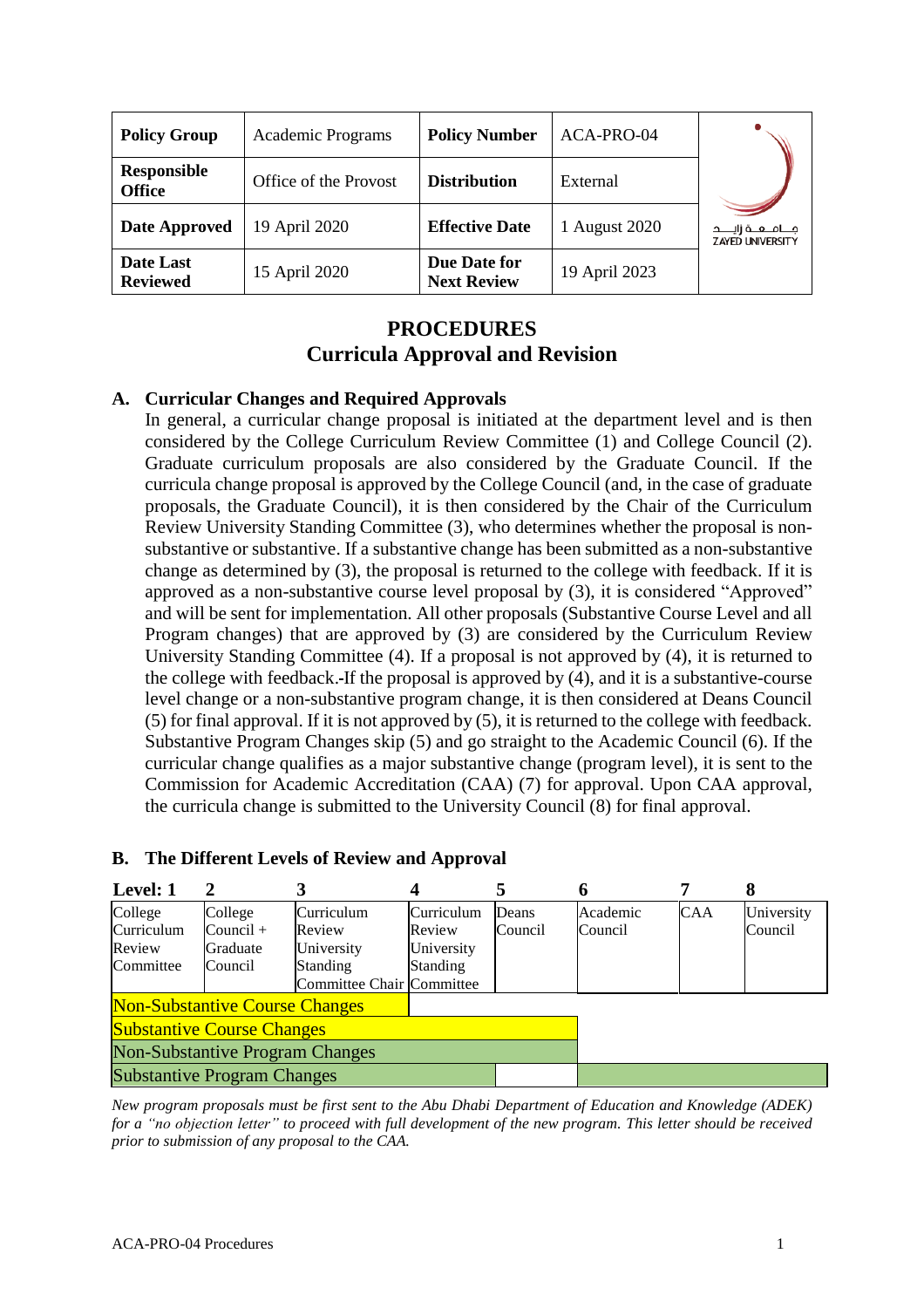| <b>Level</b> | <b>Name</b>                                                      |
|--------------|------------------------------------------------------------------|
|              | College Curriculum Review Committee                              |
| 2.1          | UG - College Council                                             |
| 2.2          | GR - College Council, Graduate Council                           |
| 3            | Chair of Curriculum Review University Standing Committee (CRUSC) |
| 4            | Curriculum Review University Standing Committee (CRUSC)          |
|              | Deans Council                                                    |
|              | Academic Council                                                 |
|              | <b>CAA</b>                                                       |
|              | <b>University Council</b>                                        |

#### *Notes:*

- *1. The Chair of CRUSC acts as a controller between levels 2 and 4 to ensure that the curriculum change is correctly identified as substantive and non-substantive, conforms to University and national accreditation requirements.*
- *2. If a curricula proposal involves both substantive and non-substantive changes, then the combined changes should be submitted as one substantive change package.*
- *3. With respect to college-specific International Accrediting bodies, in the event of any curricula changes made within a currently accredited program, colleges should communicate such changes to ensure compliance with the respective body.*

The types of curricular changes, required levels of review/approval, and review procedures are summarized below:

| <b>Curricular Change Examples – see details</b>                                                                                                                                                                                                                                                                                                                                                                                       | <b>Review/Approval</b>                | <b>Review Procedure</b>                  |  |  |
|---------------------------------------------------------------------------------------------------------------------------------------------------------------------------------------------------------------------------------------------------------------------------------------------------------------------------------------------------------------------------------------------------------------------------------------|---------------------------------------|------------------------------------------|--|--|
| CAA notes that there are curricula changes, mostly related to changes in individual courses, that do not<br>require notification to the Commission as substantive changes, e.g. changes to textbooks or other learning<br>resources; changes to prerequisites; changes to course codes or titles as long as the content of the course is<br>accurately reflected; addition of new elective courses; changes to assessment procedures. |                                       |                                          |  |  |
| <b>College Council (and Graduate Council) Approval</b>                                                                                                                                                                                                                                                                                                                                                                                |                                       |                                          |  |  |
| Changing the course level (100/200, 300/400, 500/600)                                                                                                                                                                                                                                                                                                                                                                                 | 1, 2, 3                               |                                          |  |  |
| Changing the course title (no content or focus change)                                                                                                                                                                                                                                                                                                                                                                                | 1, 2, 3                               |                                          |  |  |
| Changing teaching and/or assessment methods                                                                                                                                                                                                                                                                                                                                                                                           | 1, 2, 3                               |                                          |  |  |
| Changing grading mode                                                                                                                                                                                                                                                                                                                                                                                                                 | 1, 2, 3                               | <b>Non-substantive</b><br><b>Change:</b> |  |  |
| Change in schedule type (Lab, Lecture, Internship, Project,                                                                                                                                                                                                                                                                                                                                                                           | 1, 2, 3                               |                                          |  |  |
| Independent Study, Advising)                                                                                                                                                                                                                                                                                                                                                                                                          |                                       |                                          |  |  |
| Changing the assigned textbook/reading                                                                                                                                                                                                                                                                                                                                                                                                | 1, 2, 3                               |                                          |  |  |
| Change in registration restrictions - Automatic with course                                                                                                                                                                                                                                                                                                                                                                           | 1, 2, 3                               |                                          |  |  |
| changes                                                                                                                                                                                                                                                                                                                                                                                                                               |                                       | <b>Course Level</b>                      |  |  |
| Changing a course pre/co requisite provided that all relevant                                                                                                                                                                                                                                                                                                                                                                         | 1, 2, 3                               |                                          |  |  |
| courses are offered by the same College to its own students                                                                                                                                                                                                                                                                                                                                                                           |                                       |                                          |  |  |
| only                                                                                                                                                                                                                                                                                                                                                                                                                                  |                                       |                                          |  |  |
| Making a minor change in a course description or learning                                                                                                                                                                                                                                                                                                                                                                             | 1, 2, 3                               |                                          |  |  |
| outcome                                                                                                                                                                                                                                                                                                                                                                                                                               |                                       |                                          |  |  |
| <b>CRUSC and Dean's Council Approval</b>                                                                                                                                                                                                                                                                                                                                                                                              |                                       |                                          |  |  |
| Creating a new course (Also refer to program changes)                                                                                                                                                                                                                                                                                                                                                                                 |                                       |                                          |  |  |
| Discontinuing an existing course (Also refer to program                                                                                                                                                                                                                                                                                                                                                                               | $\frac{1, 2, 3, 4, 5}{1, 2, 3, 4, 5}$ | <b>Substantive</b>                       |  |  |
| changes)                                                                                                                                                                                                                                                                                                                                                                                                                              |                                       | <b>Change:</b>                           |  |  |
| Making a major change in a course description or learning                                                                                                                                                                                                                                                                                                                                                                             | 1, 2, 3, 4, 5                         | <b>Course Level</b>                      |  |  |
| outcome                                                                                                                                                                                                                                                                                                                                                                                                                               |                                       |                                          |  |  |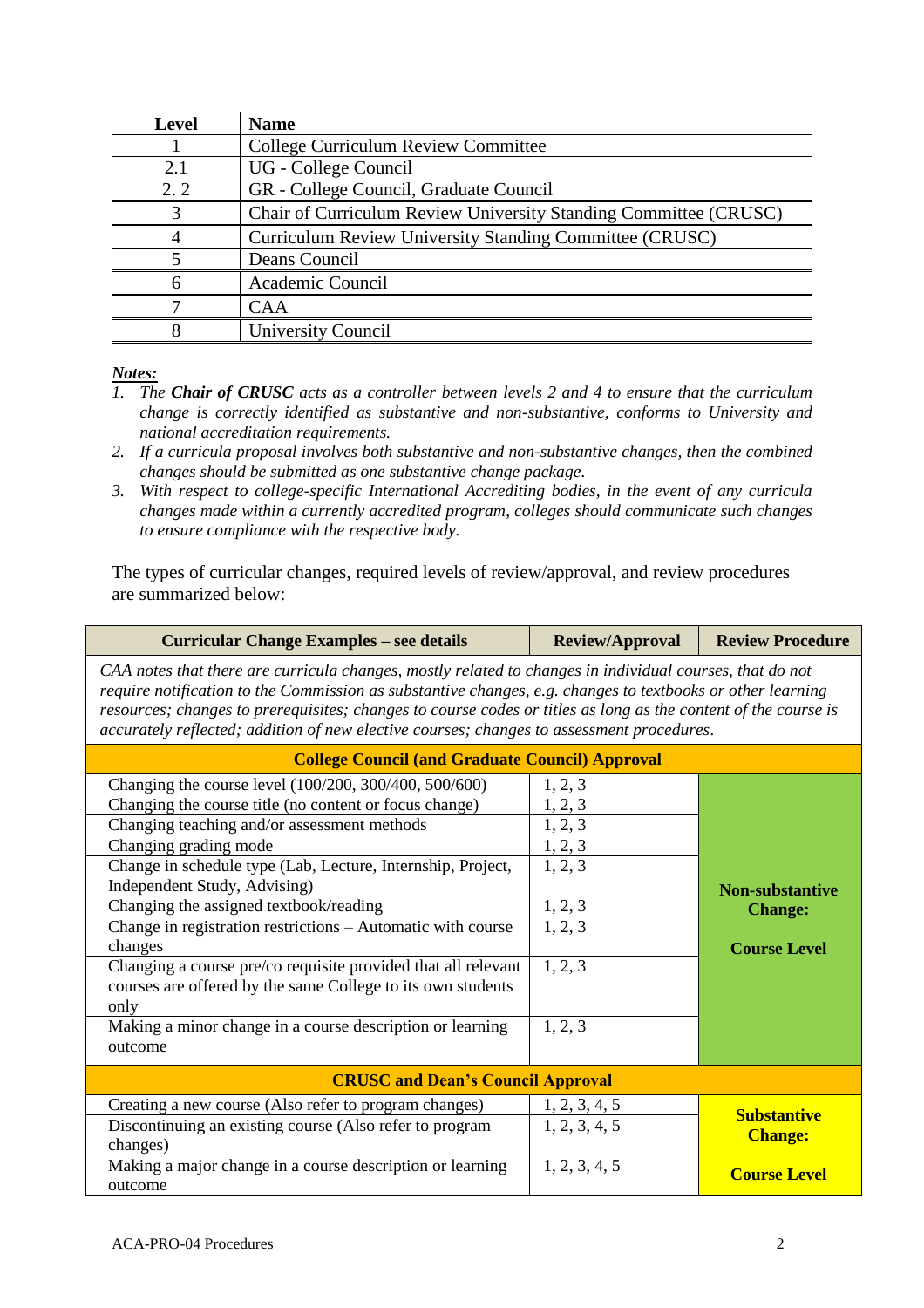| Changing course credit hours                                  | 1, 2, 3, 4, 5       |                        |  |  |
|---------------------------------------------------------------|---------------------|------------------------|--|--|
| Changing a course pre/co requisite if one of the courses is   | 1, 2, 3, 4, 5       |                        |  |  |
| offered by another College or is offered by the given         |                     |                        |  |  |
| College but to students other than its own                    |                     |                        |  |  |
| <b>CRUSC, Dean's Council, or Academic Council Approval</b>    |                     |                        |  |  |
| Moving course(s) between compulsory and elective status       | 1, 2, 3, 4, 5       | <b>Non-Substantive</b> |  |  |
| without changing the number of credit hours                   |                     | <b>Change:</b>         |  |  |
| Replacement of an existing course with another                | 1, 2, 3, 4, 5       |                        |  |  |
| Adding a course to the electives list                         | 1, 2, 3, 4          | <b>Program Level</b>   |  |  |
| Minor changes to program learning outcomes                    | 1, 2, 3             |                        |  |  |
|                                                               |                     | <b>Non-Substantive</b> |  |  |
| Changing courses in an existing minor                         | 1, 2, 3, 4, 5       | <b>Change: Minor</b>   |  |  |
|                                                               |                     | <b>Level</b>           |  |  |
|                                                               |                     | <b>Substantive</b>     |  |  |
| Establishing or discontinuing a minor                         | 1, 2, 3, 4, 6       | <b>Change: Minor</b>   |  |  |
|                                                               |                     | <b>Level</b>           |  |  |
| <b>Academic Council, CAA, and University Council Approval</b> |                     |                        |  |  |
| Establishing a new degree program                             | 1, 2, 3, 4, 6, 7, 8 | <b>Substantive</b>     |  |  |
| Discontinuing an existing degree program                      | 1, 2, 3, 4, 6, 7, 8 | <b>Change:</b>         |  |  |
| Changing details of a degree program                          | 1, 2, 3, 4, 6, 7, 8 |                        |  |  |
| Changing the title of an academic degree                      | 1, 2, 3, 4, 6, 7, 8 | <b>Program Level</b>   |  |  |
| Major changes to program learning outcomes                    | 1, 2, 3, 4, 6, 7, 8 |                        |  |  |

#### **C. Review Procedures**

Each academic year, the Provost (or designee) will circulate a Calendar of Curriculum Actions which will specify the time frame for Colleges to submit curriculum changes during that Academic Year. Proposals should have received all College-level approvals required within the time frame specified by the Calendar. The proposals must conform to the guidelines outlined in this procedure document.

#### **1. Proposal Submission**

The course change proposal, including the rationale for proposing the change, is entered into the ZU Curriculum Management System by the initiating college/unit. After approvals by the College Curricula Committee, College Council, and, in the case of graduate courses, Graduate Council, the proposal is electronically passed to the approval chain to the chair of the Curriculum Review University Standing Committee (CRUSC), who will review to determine whether the proposal is substantive or non-substantive. If the chair finds the proposal has been submitted as non-substantive but should be substantive, they will return the proposal (with explanation) to the originating college/unit to revise and re-approve the proposal or possibly initiate a substantive course change proposal. In the case of substantive course changes or non-substantive program changes, the proposal will be forwarded to the complete membership of CRUSC. A rejection at this level will return the proposal (and the rejection reason/s) to the originating college/unit to revise and resubmit the proposal. If necessary, the proposal will be forwarded to Deans' Council, and Academic Council for approvals as shown in the table above. For substantive program changes, the proposal is then forwarded to CAA and then the University Council. Any rejection will return the proposal (and the reason for rejection) to the originating college/unit to revise and resubmit the proposal.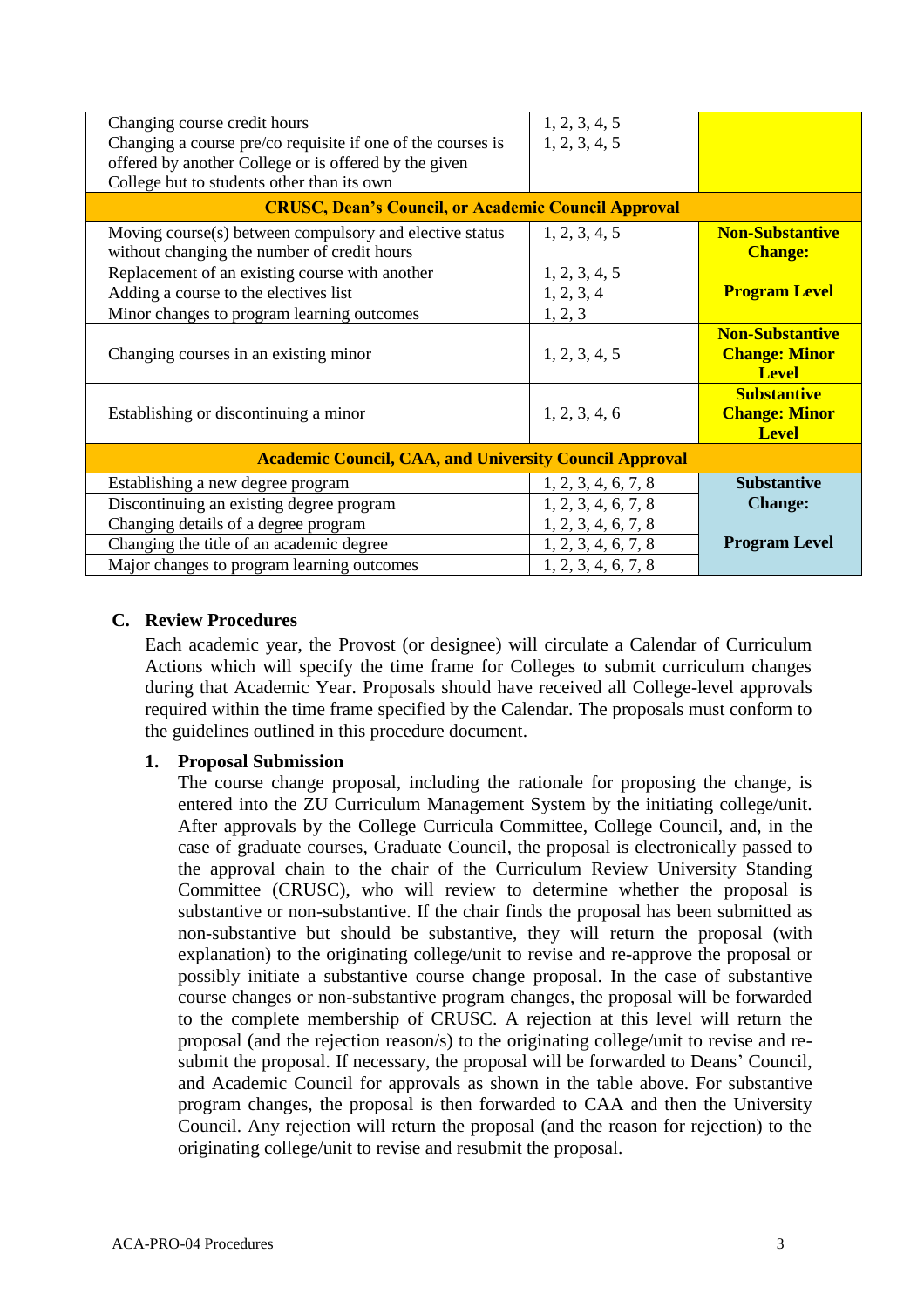# **2. Substantive Change: Course Level**

The substantive change course proposal is entered into the ZU Curriculum Management System by the initiating college/unit. After approval by the college curriculum review committee, College Council, and, in the case of a graduate course, the Graduate Council, the proposal is electronically passed to the Chair of CRUSC, then to the full membership of CRUSC, and finally to Deans' Council for approval.

# **2.1 Substantive Change: Course Level – Change Course**

The course change proposal documents to be uploaded electronically include:

- a) Updated course syllabus.
- b) Updated faculty qualifications required to teach the course. Such qualifications must be in compliance with  $CAA<sup>1</sup>$  Stipulation 5.4 – Faculty Qualifications
- c) If appropriate, the assurance of Library and Learning Commons that it can support the proposed change.
- d) If appropriate, a full disclosure of costs associated with the proposed change (for example, equipment, software, faculty).

# **2.2 Substantive Change: Course Level – New Course**

The new course proposal documents to be uploaded electronically include:

- a) New course syllabus.
- b) Faculty qualifications required to teach the course. Such qualifications must be in compliance with CAA Stipulation 5.4 – Faculty Qualifications
- c) If appropriate, assurance from the Library and Learning Commons that it can support the proposed course(s).
- d) A full disclosure of costs associated with the proposed course(s) (for example, equipment, software, faculty).

# **2.3 Substantive Change: Course Level – Discontinuing Existing Course**

- a) Only courses in the active course inventory on Banner appear in the Zayed University Catalog. All other courses constitute the Banner inventory of discontinued or inactive courses.
- b) The Registrar and the Office of the Provost will annually send the Deans and the Chair of CRUSC a list of courses that have not been taught during the last two academic years. If there is no objection from the relevant College Dean (and/or Dean of Graduate Studies in the case of graduate courses), within thirty days, the courses listed will be moved to the Banner inventory of discontinued courses.
- c) Colleges may also take direct book-clearing action. The discontinuation proposal is entered into the ZU Curriculum Management System by the initiating college/unit and follows the same approval process as any other substantive change at the course level.

# **3. Substantive Change: Program Level – Changing Details of a Degree Program**

- a) CAA<sup>2</sup> notes that certain curricula changes may have an immediate effect on the scope, quality, integrity, or effectiveness of the institution or its programs. In the language of the CAA, these are termed substantive changes. Any such substantive changes initiated after the most recent review for licensure or program accreditation must be reported to the Commission and reviewed for approval before they are made.
- b) CAA must be informed of proposed curricula changes that:

 $\overline{a}$ 

<sup>&</sup>lt;sup>1</sup> Stipulation 5.4, Faculty Qualifications, p43, Standards for Licensure and Accreditation 2019

<sup>&</sup>lt;sup>2</sup> Stipulation 3.14 Substantive Change, p38, Standards for Licensure and Accreditation 2019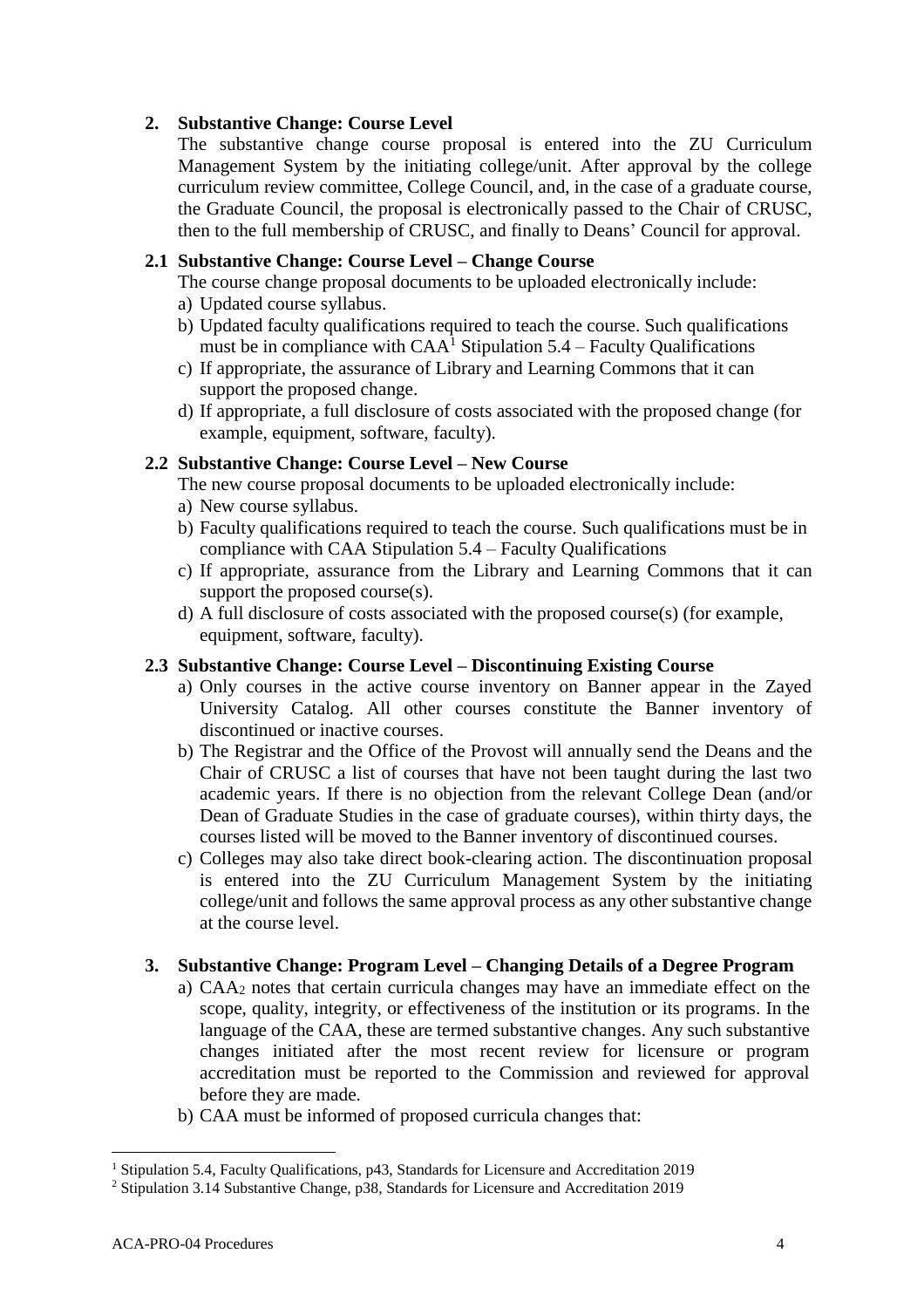- i) substantially change the aims or learning outcomes of a program;
- ii) establish instruction in a significantly different format (such as an intensive term) or method of delivery (such as e-learning);
- iii) introduce or close one or more concentrations within a program;
- iv) increase or decrease the number of actual or notional learning hours awarded for successful completion of a program or the length of the program.
- c) The College Dean submits electronically to the Provost (or designee) an official curricula proposal through the ZU Curriculum Management System that includes:
	- i) rationale for the change, with evidence of the need for it, and authorization by the College Curriculum Review Committee, College Council, CRUSC, and Academic Council;
	- ii) a detailed description of the proposed change;
	- iii) any additional faculty or professional staff and other personnel needed to implement changes, and their qualifications (discussed with Provost or designee);
	- iv) any additional Learning Resource Centre materials, and other learning resources and facilities required by the change (discussed with Director, Library and Learning Commons);
	- v) any physical plant expansion and additional equipment required by the change (discussed with Director, Campus Development);
	- vi) projections of other needs over the next several years, including estimates of the additional costs (discussed with Chief Administration and Finance Officer or designee);
	- vii) if the proposed change involves offering e-learning programs or courses, then evidence that the CAA's standards with respect to such programs or courses have been addressed.

# **3.1 Substantive Change: Program Level – Discontinuing an Existing Degree Program**

#### Proposal Submission

The College Dean submits to the CRUSC an official curricula proposal through the ZU Curriculum Management System that accounts for these items:

- a) The rationale for proposing the discontinuation.
- b) Estimates of the impact of the proposed discontinuation on other programs within the institution (including responses from other Deans attached with comments).
- c) Enrolments (current and past four years).
- d) Effect on currently enrolled students, including submission of a plan for each currently enrolled student showing precisely the schedule for degree completion by semester.
- e) An analysis of the likely effect that discontinuing the program will have on resources:
	- i) Savings anticipated;
	- ii) Faculty and staff resources (discussed with the Provost or designee);
	- iii) Library and Learning Resources (discussed with Director, Library and Learning Commons);
	- iv) Information Technology (discussed with Director of Information Technology);

v) Facilities and specialized equipment (discussed with Director of Campus Development).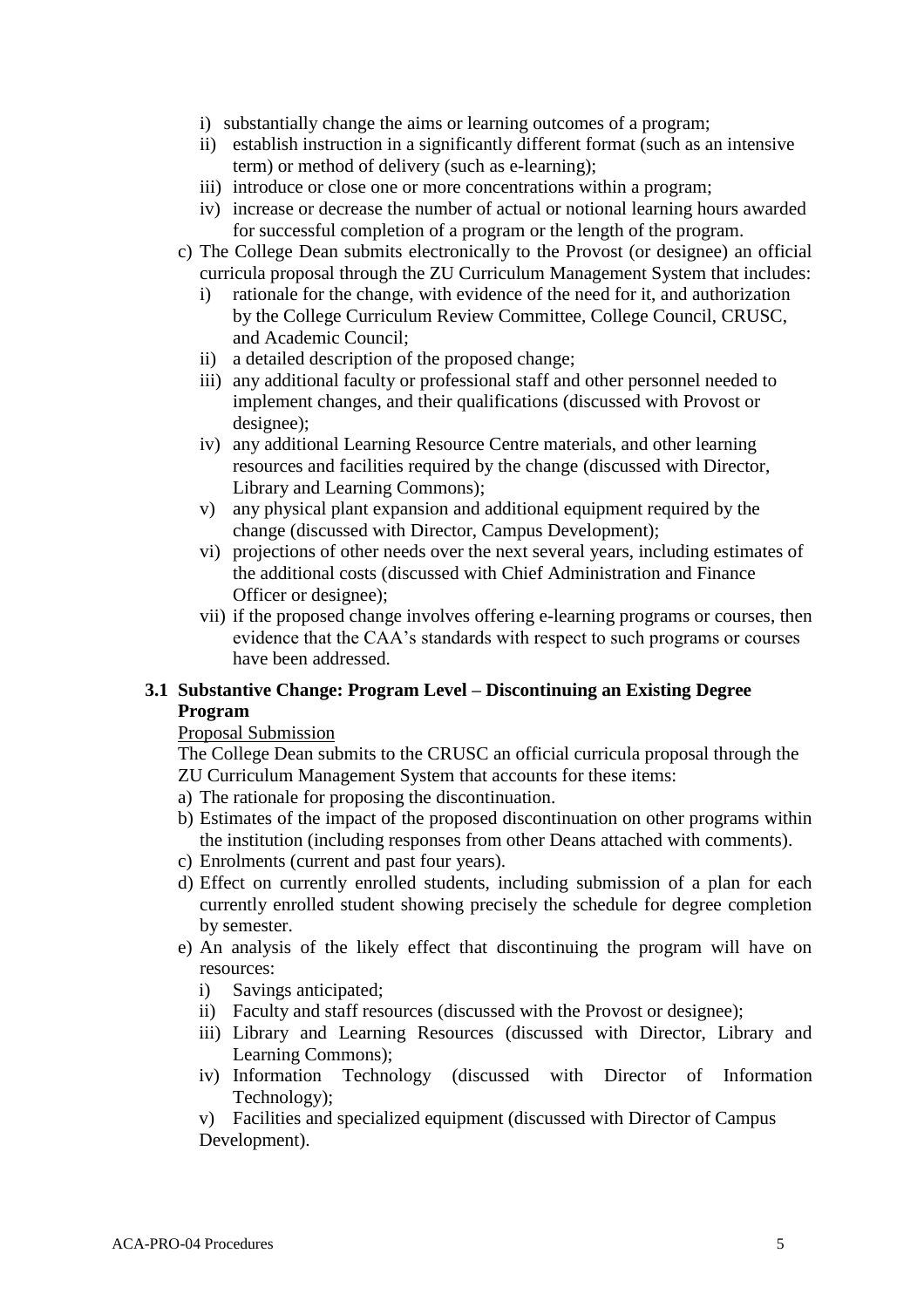#### **3.2 Substantive Change: Program Level – Establishing a New Degree Program**

- a) College Deans propose new degree programs. Joint programs require joint proposals. The College Curriculum Review Committee/s should review the draft structure and learning outcomes of the proposed program. The Dean (or Deans) submit a request for Authorization of New Programs to ADEK via the Provost (or designee) addressing all the items which ADEK requires from such requests. The Provost seeks the approval of the Vice President (or designee) prior to submitting the request to ADEK. The work on and internal approval of the full program proposal may proceed in parallel to ADEK's review of the request for authorization, although the proposal may not be sent to CAA until ADEK's response is received.
- b) After approval by the college curriculum review committee, College Council/s, and in the case of graduate programs, Graduate Council, the College Dean (or Deans in the case of a joint proposal) submits an official curricula proposal through the ZU Curriculum Management System to CRUSC. The proposal must include a proposal for a new program as per the requirements of CAA and any correspondence to date about the proposed program with ADEK. While preparing the CAA proposal, the College should refer to the publications of the CAA to ensure that the documents they prepare meet all CAA requirements.

#### **4. Substantive Change: Minor Level**

# **4.1 New Minor**

- a) A proposal for a new minor is developed by the college or department and entered into the ZU Curriculum Management System by the initiating college/unit.
- b) Once the proposal is approved by the College Curriculum Review Committee and College Council, it is electronically passed to the Chair of CRUSC.
- c) The CRUSC may return the proposal if it is incomplete.
- d) The CRUSC reviews the proposal including the rationale for the new minor.
- e) Once approved by CRUSC, the proposal is forwarded to Academic Council for review and final approval.

# **4.2 Change in Existing Minor**

- a) A proposal for a change in an existing minor is developed by the college or department and entered into the ZU Curriculum Management System by the initiating college/unit.
- b) Once the proposal is approved by the College Curriculum Review Committee and College Council, it is electronically passed to the Chair of CRUSC.
- c) The CRUSC may return the proposal if it is incomplete.
- d) The CRUSC reviews the proposal including the changes and the rationale for changes.
- e) Once approved by CRUSC, the proposal is forwarded to Deans' Council for review and approval.

#### **4.3 Discontinuation of a Minor**

A recommendation for discontinuation of a minor may originate at any level (program, college, or university) but is considered through these procedures and includes reviews at all levels. Steps a) to d) below are completed within the college(s) prior to CRUSC consideration:

a) The originator of the recommendation for program discontinuation prepares the recommendation addressing the impact of the discontinuation on the college, students, and other colleges, and providing teach-out plans for current students